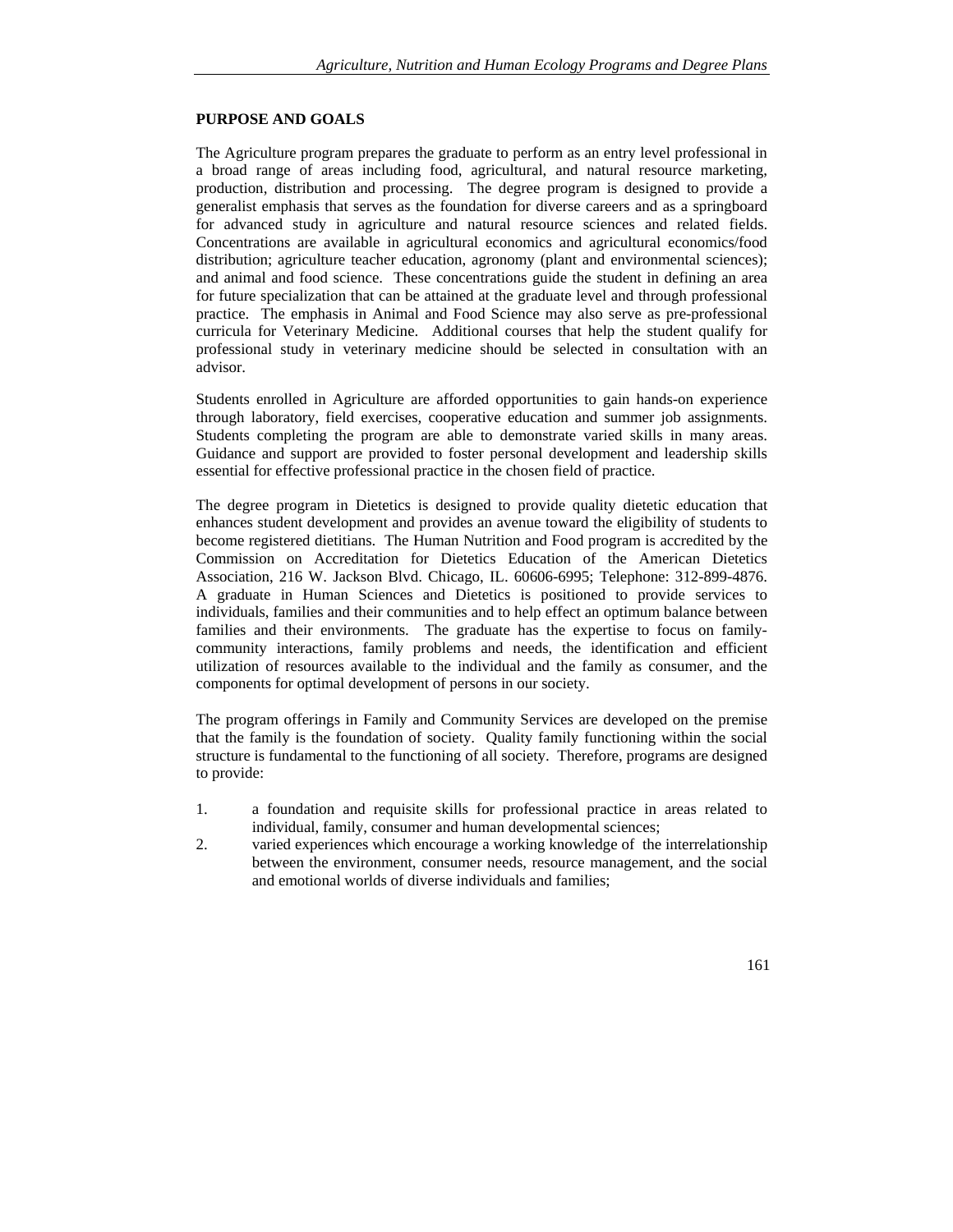- `
- 3. the fundamental knowledge, skills, and resources for comprehensive services to individuals and families in urban and rural communities worldwide;
- 4. instructional support that guides the student in the development of competencies that enable them to enter graduate and professional schools which enhance skills for practice in the broad spectrum of the human sciences profession.

The degree program in Family and Community Services is designed to provide a generalist emphasis and the foundation for specialization in the broad spectrum of careers related to child, family and community studies, family and community services teacher education, and fashion and related apparel merchandising and design.

### **BACHELOR OF SCIENCE IN AGRICULTURE DEGREE PROGRAM**

The degree program in Agriculture is a generalist program that provides a broad based study of the food, agricultural and natural resource sciences. The Concentration options allow the student to gain depth in a specialty area and build the foundation for graduate study in the field. Each student must select one of the Concentration options in order to complete requirements for the degree, B.S. in Agriculture.

# **DEGREE PROGRAM REQUIREMENTS**

|                                    |  |  |  | All Agriculture Core Curriculum requirements are shown in the |  |  |  |  |  |
|------------------------------------|--|--|--|---------------------------------------------------------------|--|--|--|--|--|
| suggested degree program sequence. |  |  |  |                                                               |  |  |  |  |  |

| AGEC 1233, 2213, 2223, 3213, 3223; AGEG 1413, 2423, 3413 or 4423; AGHR 1313,        |  |  |
|-------------------------------------------------------------------------------------|--|--|
| 3323, 4413; AGRO 1703, 2603, 2713, 3633; ANSC 1513, 2523 or 2553, 2533, 3503, 3523, |  |  |

## **Concentration Options**

#### *Agricultural Economics*

AGEC 4223, 4233, 4253; ACCT 2113 or 2123; ECON 2123, 4213 or 4223; MRKT 3323 or 4333; MATH 2003.

Consult an advisor. Additional semester credit hours may be required for specialized job requirements. Examples include: MATH 1115, 1124, 3023 or 3033.